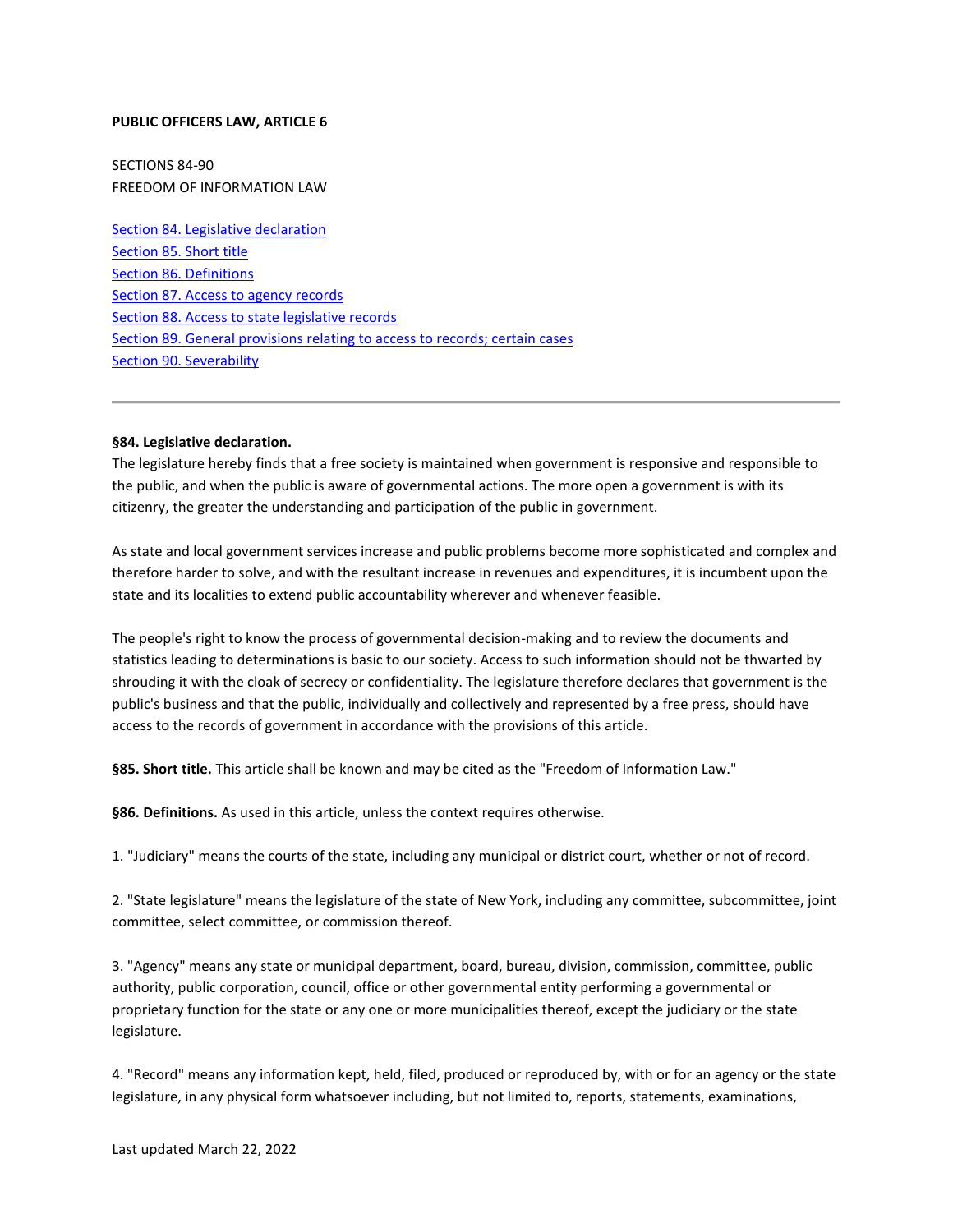memoranda, opinions, folders, files, books, manuals, pamphlets, forms, papers, designs, drawings, maps, photos, letters, microfilms, computer tapes or discs, rules, regulations or codes.

5. "Critical infrastructure" means systems, assets, places or things, whether physical or virtual, so vital to the state that the disruption, incapacitation or destruction of such systems, assets, places or things could jeopardize the health, safety, welfare or security of the state, its residents or its economy.

6. "Law enforcement disciplinary records" means any record created in furtherance of a law enforcement disciplinary proceeding, including, but not limited to:

(a) the complaints, allegations, and charges against an employee;

(b) the name of the employee complained of or charged;

(c) the transcript of any disciplinary trial or hearing, including any exhibits introduced at such trial or hearing;

(d) the disposition of any disciplinary proceeding; and

(e) the final written opinion or memorandum supporting the disposition and discipline imposed including the agency's complete factual findings and its analysis of the conduct and appropriate discipline of the covered employee.

7. "Law enforcement disciplinary proceeding" means the commencement of any investigation and any subsequent hearing or disciplinary action conducted by a law enforcement agency.

8. "Law enforcement agency" means a police agency or department of the state or any political subdivision thereof, including authorities or agencies maintaining police forces of individuals defined as police officers in section 1.20 of the criminal procedure law, a sheriff's department, the department of corrections and community supervision, a local department of correction, a local probation department, a fire department, or force of individuals employed as firefighters or firefighter/paramedics.

9. "Technical infraction" means a minor rule violation by a person employed by a law enforcement agency as defined in this section as a police officer, peace officer, or firefighter or firefighter/paramedic, solely related to the enforcement of administrative departmental rules that (a) do not involve interactions with members of the public, (b) are not of public concern, and (c) are not otherwise connected to such person's investigative, enforcement, training, supervision, or reporting responsibilities.

# <span id="page-1-0"></span>**§87. Access to agency records.**

1. (a) Within sixty days after the effective date of this article, the governing body of each public corporation shall promulgate uniform rules and regulations for all agencies in such public corporation pursuant to such general rules and regulations as may be promulgated by the committee on open government in conformity with the provisions of this article, pertaining to the administration of this article.

(b) Each agency shall promulgate rules and regulations, in conformity with this article and applicable rules and regulations promulgated pursuant to the provisions of paragraph (a) of this subdivision, and pursuant to such general rules and regulations as may be promulgated by the committee on open government in conformity with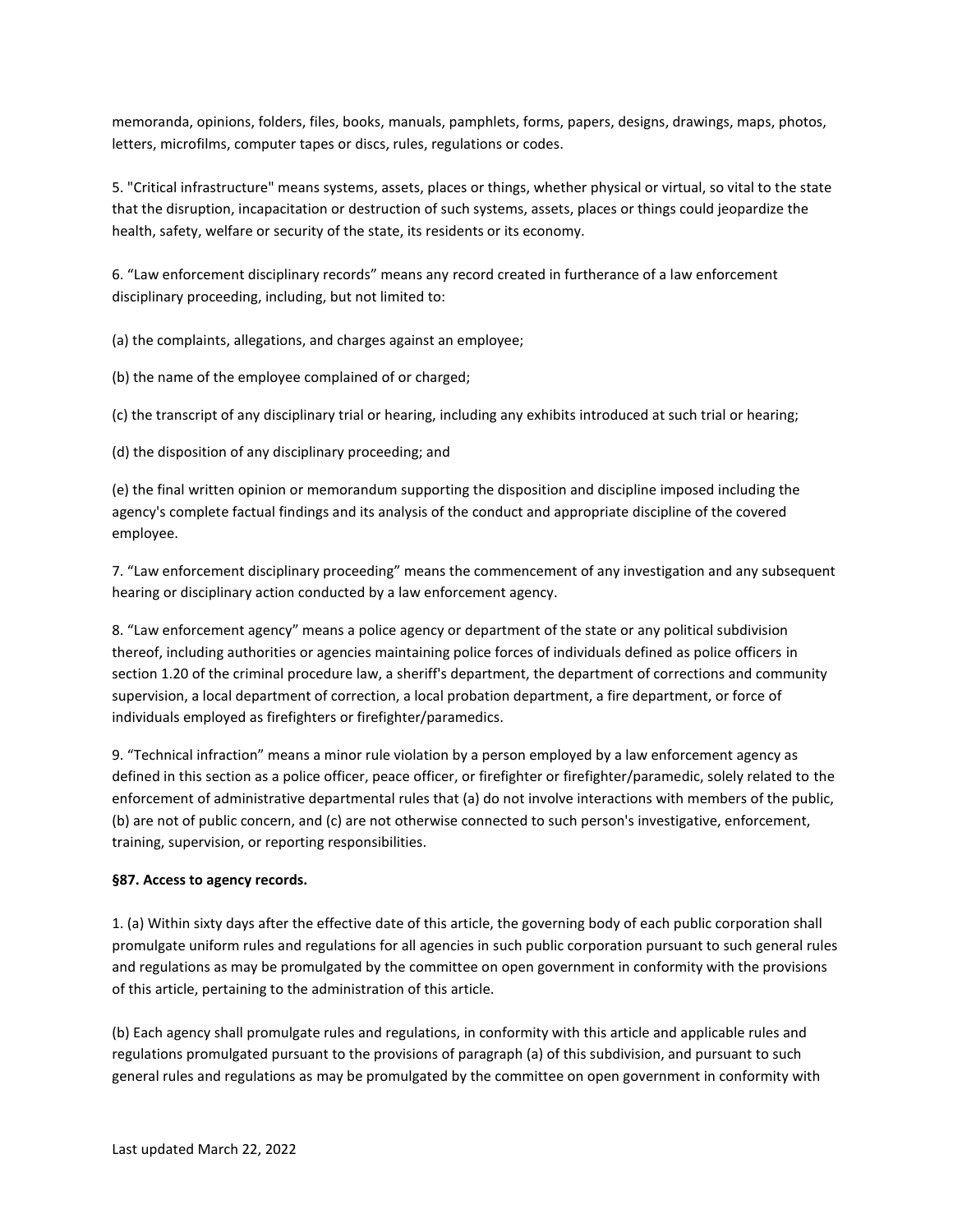the provisions of this article, pertaining to the availability of records and procedures to be followed, including, but not limited to:

i. the times and places such records are available;

ii. the persons from whom such records may be obtained; and

iii. the fees for copies of records which shall not exceed twenty-five cents per photocopy not in excess of nine inches by fourteen inches, or the actual cost of reproducing any other record in accordance with the provisions of paragraph (c) of this subdivision, except when a different fee is otherwise prescribed by statute.

(c) In determining the actual cost of reproducing a record, an agency may include only:

i. an amount equal to the hourly salary attributed to the lowest paid agency employee who has the necessary skill required to prepare a copy of the requested record;

ii. the actual cost of the storage devices or media provided to the person making the request in complying with such request;

iii. the actual cost to the agency of engaging an outside professional service to prepare a copy of a record, but only when an agency's information technology equipment is inadequate to prepare a copy, if such service is used to prepare the copy; and

iv. preparing a copy shall not include search time or administrative costs, and no fee shall be charged unless at least two hours of agency employee time is needed to prepare a copy of the record requested. A person requesting a record shall be informed of the estimated cost of preparing a copy of the record if more than two hours of an agency employee`s time is needed, or if an outside professional service would be retained to prepare a copy of the record.

2. Each agency shall, in accordance with its published rules, make available for public inspection and copying all records, except those records or portions thereof that may be withheld pursuant to the exceptions of rights of access appearing in this subdivision. A denial of access shall not be based solely on the category or type of such record and shall be valid only when there is a particularized and specific justification for such denial. Each agency shall, in accordance with its published rules, make available for public inspection and copying all records, except that such agency may deny access to records or portions thereof that:

(a) are specifically exempted from disclosure by state or federal statute;

(b) if disclosed would constitute an unwarranted invasion of personal privacy under the provisions of subdivision two of section eighty-nine of this article;

(c) if disclosed would impair present or imminent contract awards or collective bargaining negotiations;

(d) are trade secrets or are submitted to an agency by a commercial enterprise or derived from information obtained from a commercial enterprise and which if disclosed would cause substantial injury to the competitive position of the subject enterprise;

(e) are compiled for law enforcement purposes only to the extent that disclosure would:

i. interfere with law enforcement investigations or judicial proceedings, provided however, that any agency, which is not conducting the investigation that the requested records relate to, that is considering denying access pursuant to this subparagraph shall receive confirmation from the law enforcement or investigating agency conducting the investigation that disclosure of such records will interfere with an ongoing investigation;

ii. deprive a person of a right to a fair trial or impartial adjudication;

iii. identify a confidential source or disclose confidential information relating to a criminal investigation; or iv. reveal criminal investigative techniques or procedures, except routine techniques and procedures;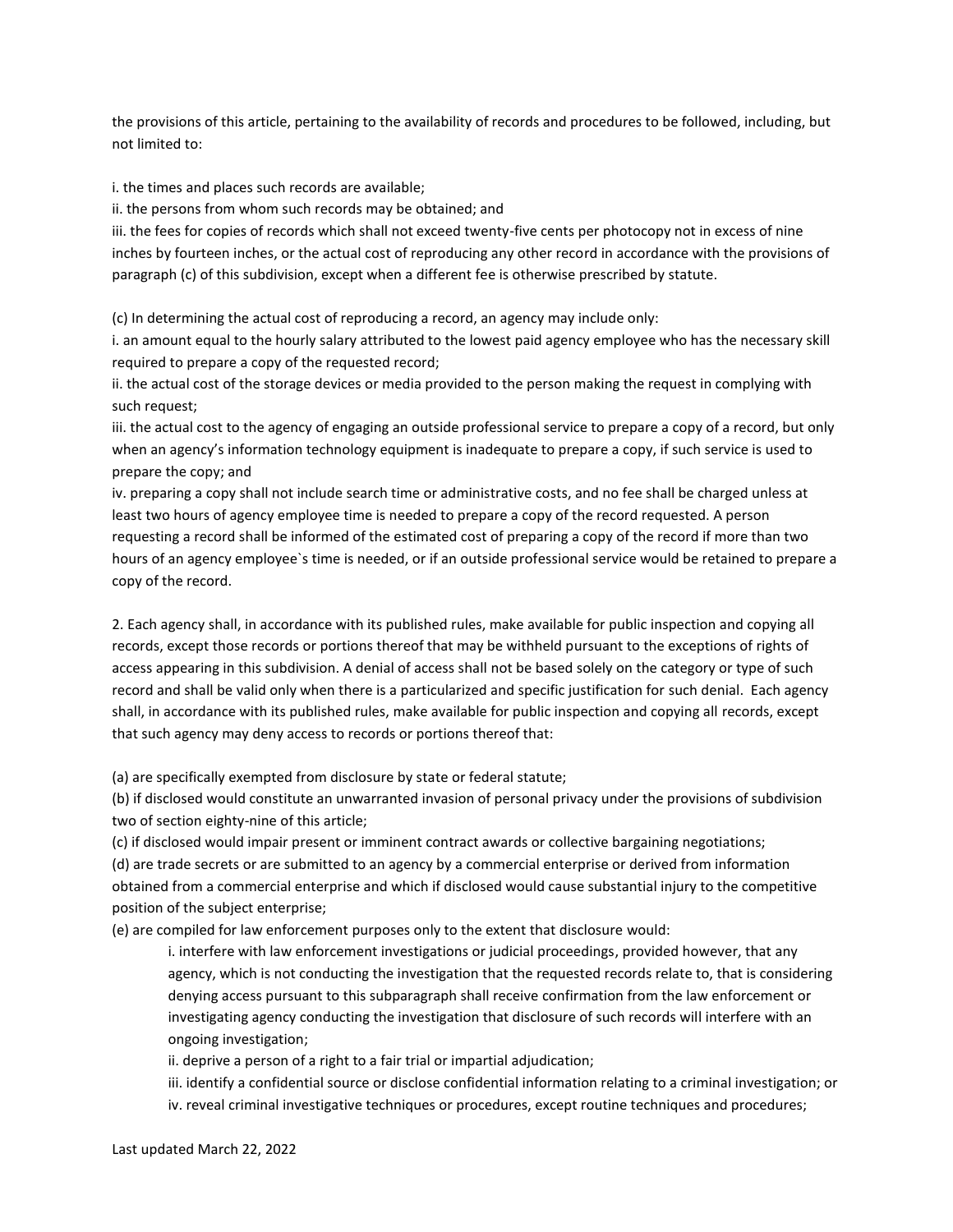(f) if disclosed could endanger the life or safety of any person;

(g) are inter-agency or intra-agency materials which are not:

i. statistical or factual tabulations or data;

ii. instructions to staff that affect the public;

iii. final agency policy or determinations; or

iv. external audits, including but not limited to audits performed by the comptroller and the federal government;

(h) are examination questions or answers which are requested prior to the final administration of such questions;

(i) if disclosed, would jeopardize the capacity of an agency or an entity that has shared information with an agency to guarantee the security of its information technology assets, such assets encompassing both electronic information systems and infrastructures; or

(j) [Deemed repealed Dec. 1, 2024] are photographs, microphotographs, videotape or other recorded images prepared under authority of section eleven hundred eleven-a of the vehicle and traffic law.

(k) [Expires and deemed repealed Dec. 1, 2024] are photographs, microphotographs, videotape or other recorded images prepared under authority of section eleven hundred eleven-b of the vehicle and traffic law.

(l) [Expires and deemed repealed Sept. 20, 2025] are photographs, microphotographs, videotape or other recorded images produced by a bus lane photo device prepared under authority of section eleven hundred eleven-c of the vehicle and traffic law.

(m) [Expires and deemed repealed July 1, 2022] are photographs, microphotographs, videotape or other recorded images prepared under the authority of section eleven hundred eighty-b of the vehicle and traffic law. (n) [Expires and deemed repealed Dec. 1, 2024] are photographs, microphotographs, videotape or other recorded

images prepared under authority of section eleven hundred eleven-d of the vehicle and traffic law.

(o) [Expires and deemed repealed Sept. 12, 2024] are photographs, microphotographs, videotape or other recorded images prepared under authority of section eleven hundred eleven-e of the vehicle and traffic law.

(p) [See, also, par. (p) below.] are data or images produced by an electronic toll collection system under authority of article forty-four-C of the vehicle and traffic law and in title three of article three of the public authorities law. (p) [Expires and deemed repealed Sept. 6, 2024; See, also, par. (p) above.] are photographs, microphotographs, videotape or other recorded images prepared under the authority of section eleven hundred eighty-d of the vehicle and traffic law.

(q) [Expires and deemed repealed Dec. 1, 2024] are photographs, microphotographs, videotape or other recorded images prepared under authority of section eleven hundred seventy-four-a of the vehicle and traffic law.

(r) [Expires and deemed repealed Oct. 6, 2026; See, also, pars. (r) below.] are photographs, microphotographs, videotape or other recorded images prepared under the authority of section eleven hundred eighty-e of the vehicle and traffic law.

(r) [Expires and deemed repealed Dec. 1, 2026; See, also, pars. (r) above and below.] are photographs, microphotographs, videotape or other recorded images prepared under authority of section eleven hundred eleven-f of the vehicle and traffic law.

(r) [Expires and deemed repealed Dec. 1, 2025; See, also, pars. (r) above.] are photographs, microphotographs, videotape or other recorded images or information and data prepared under authority of section three hundred eighty-five-a of the vehicle and traffic law.

3. Each agency shall maintain:

(a) a record of the final vote of each member in every agency proceeding in which the member votes;

(b) a record setting forth the name, public office address, title and salary of every officer or employee of the agency; and

(c) a reasonably detailed current list by subject matter, of all records in the possession of the agency, whether or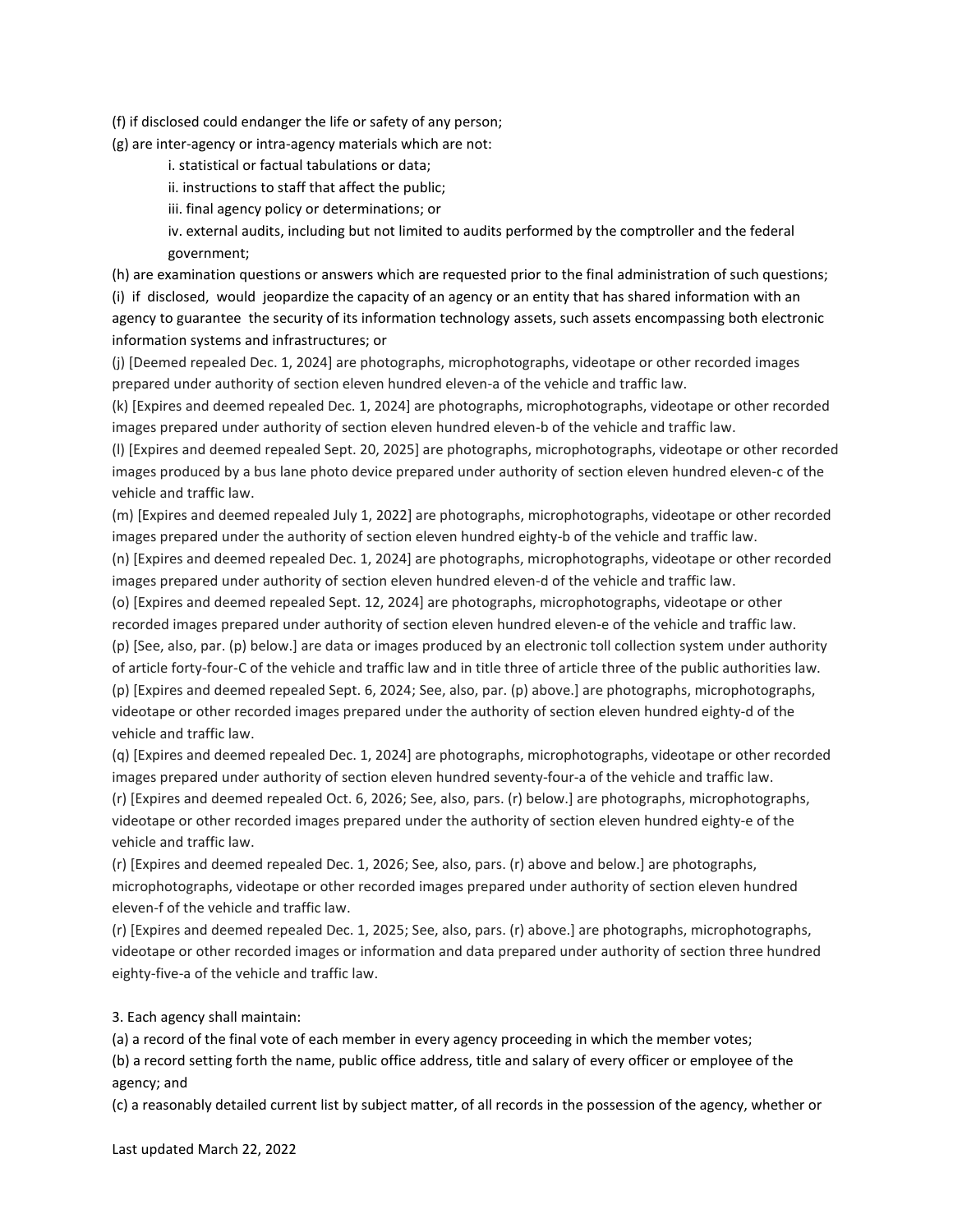not available under this article. Each agency shall update its subject matter list annually, and the date of the most recent update shall be conspicuously indicated on the list. Each state agency as defined in subdivision four of this section that maintains a website shall post its current list on its website and such posting shall be linked to the website of the committee on open government. Any such agency that does not maintain a website shall arrange to have its list posted on the website of the committee on open government.

4. (a) Each state agency which maintains records containing trade secrets, to which access may be denied pursuant to paragraph (d) of subdivision two of this section, shall promulgate regulations in conformity with the provisions of subdivision five of section eighty-nine of this article pertaining to such records, including, but not limited to the following:

- (1) the manner of identifying the records or parts;
- (2) the manner of identifying persons within the agency to whose custody the records or parts will be charged and for whose inspection and study the records will be made available;
- (3) the manner of safeguarding against any unauthorized access to the records.

(b) As used in this subdivision the term "agency" or "state agency" means only a state department, board, bureau, division, council or office and any public corporation the majority of whose members are appointed by the governor.

(c) Each state agency that maintains a website shall post information related to this article and article six-A of this chapter on its website. Such information shall include, at a minimum, contact information for the persons from whom records of the agency may be obtained, the times and places such records are available for inspection and copying, and information on how to request records in person, by mail, and, if the agency accepts requests for records electronically, by e-mail. This posting shall be linked to the website of the committee on open government.

4-a. A law enforcement agency responding to a request for law enforcement disciplinary records as defined in section eighty-six of this article shall redact any portion of such record containing the information specified in subdivision two-b of section eighty-nine of this article prior to disclosing such record under this article.

4-b. A law enforcement agency responding to a request for law enforcement disciplinary records, as defined in section eighty-six of this article, may redact any portion of such record containing the information specified in subdivision two-c of section eighty-nine of this article prior to disclosing such record under this article.

5.(a) An agency shall provide records on the medium requested by a person, if the agency can reasonably make such copy or have such copy made by engaging an outside professional service. Records provided in a computer format shall not be encrypted.

(b) No agency shall enter into or renew a contract for the creation or maintenance of records if such contract impairs the right of the public to inspect or copy the agency`s records.

### <span id="page-4-0"></span>**§88. Access to state legislative records.**

1. The temporary president of the senate and the speaker of the assembly shall promulgate rules and regulations for their respective houses in conformity with the provisions of this article, pertaining to the availability, location and nature of records, including, but not limited to: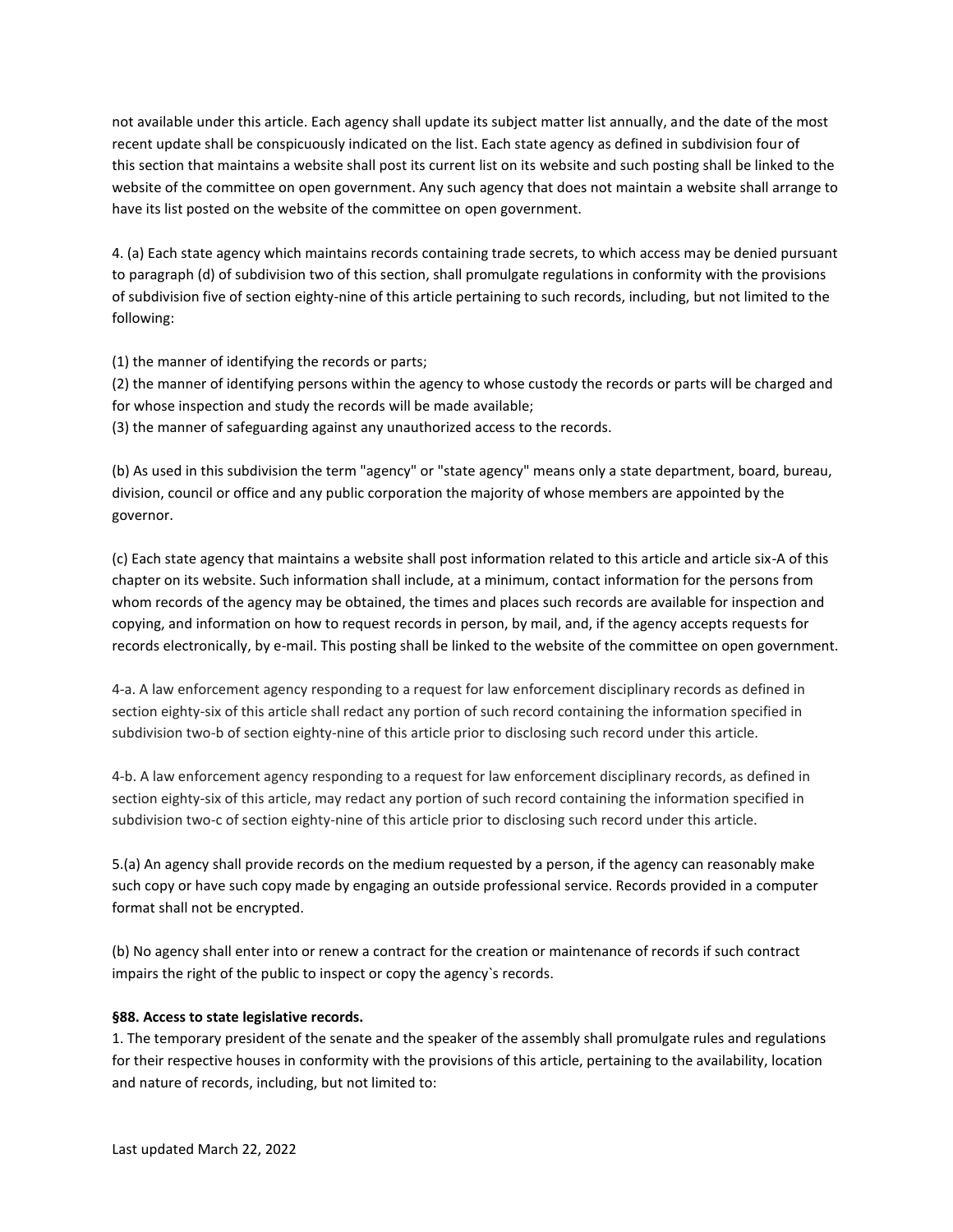(a) the times and places such records are available;

(b) the persons from whom such records may be obtained;

(c) the fees for copies of such records, which shall not exceed twenty-five cents per photocopy not in excess of nine inches by fourteen inches, or the actual cost of reproducing any other record, except when a different fee is otherwise prescribed by law.

2. The state legislature shall, in accordance with its published rules, make available for public inspection and copying:

(a) bills and amendments thereto, fiscal notes, introducers' bill memoranda, resolutions and amendments thereto, and index records;

(b) messages received from the governor or the other house of the legislature, and home rule messages;

(c) legislative notification of the proposed adoption of rules by an agency;

(d) transcripts or minutes, if prepared, and journal records of public sessions including meetings of committees and subcommittees and public hearings, with the records of attendance of members thereat and records of any votes taken;

(e) internal or external audits and statistical or factual tabulations of, or with respect to, material otherwise available for public inspection and copying pursuant to this section or any other applicable provision of law;

(f) administrative staff manuals and instructions to staff that affect members of the public;

(g) final reports and formal opinions submitted to the legislature;

(h) final reports or recommendations and minority or dissenting reports and opinions of members of committees, subcommittees, or commissions of the legislature;

(i) any other files, records, papers or documents required by law to be made available for public inspection and copying.

(j) external audits conducted pursuant to section ninety-two of the legislative law and schedules issued pursuant to subdivision two of section ninety of the legislative law.

3. Each house shall maintain and make available for public inspection and copying:

(a) a record of votes of each member in every session and every committee and subcommittee meeting in which the member votes;

(b) a record setting forth the name, public office address, title, and salary of every officer or employee; and (c) a current list, reasonably detailed, by subject matter of any records required to be made available for public inspection and copying pursuant to this section.

<span id="page-5-0"></span>**§89. General provisions relating to access to records; certain cases.** The provisions of this section apply to access to all records, except as hereinafter specified:

1. (a) The committee on open government is continued and shall consist of the lieutenant governor or the delegate of such officer, the secretary of state or the delegate of such officer, whose office shall act as secretariat for the committee, the commissioner of the office of general services or the delegate of such officer, the director of the budget or the delegate of such officer, and seven other persons, none of whom shall hold any other state or local public office except the representative of local governments as set forth herein, to be appointed as follows: five by the governor, at least two of whom are or have been representatives of the news media, one of whom shall be a representative of local government who, at the time of appointment, is serving as a duly elected officer of a local government, one by the temporary president of the senate, and one by the speaker of the assembly. The persons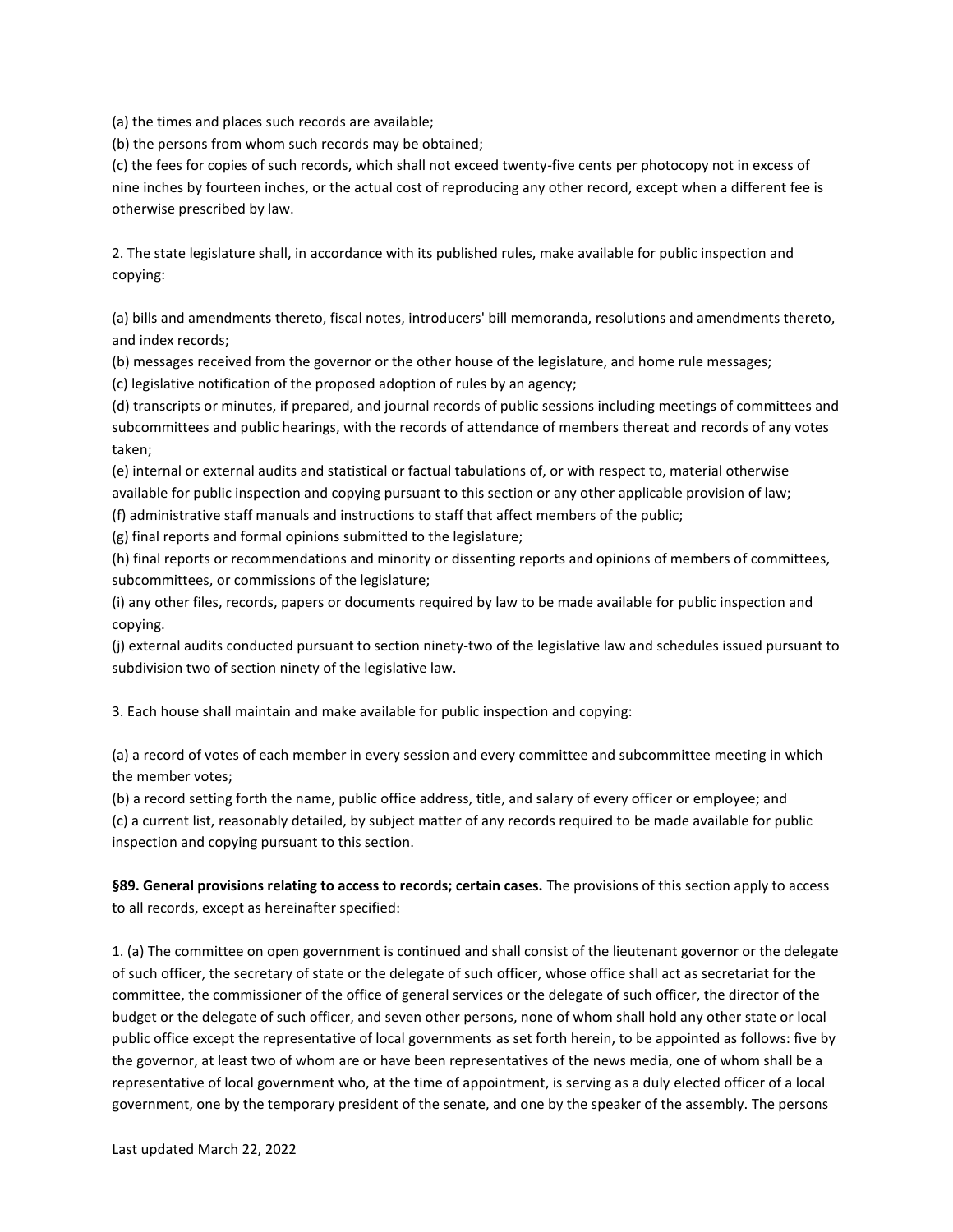appointed by the temporary president of the senate and the speaker of the assembly shall be appointed to serve, respectively, until the expiration of the terms of office of the temporary president and the speaker to which the temporary president and speaker were elected. The four persons presently serving by appointment of the governor for fixed terms shall continue to serve until the expiration of their respective terms. Thereafter, their respective successors shall be appointed for terms of four years. The member representing local government shall be appointed for a term of four years, so long as such member shall remain a duly elected officer of a local government. The committee shall hold no less than two meetings annually, but may meet at any time. The members of the committee shall be entitled to reimbursement for actual expenses incurred in the discharge of their duties.

## (b) The committee shall:

i. furnish to any agency advisory guidelines, opinions or other appropriate information regarding this article; ii. furnish to any person advisory opinions or other appropriate information regarding this article;

iii. promulgate rules and regulations with respect to the implementation of subdivision one and paragraph (c) of subdivision three of section eighty-seven of this article;

iv. request from any agency such assistance, services and information as will enable the committee to effectively carry out its powers and duties; and

v. develop a form, which shall be made available on the internet, that may be used by the public to request a record; and

vi. report on its activities and findings regarding articles six and seven of this chapter, including recommendations for changes in the law, to the governor and the legislature annually, on or before December fifteenth.

2. (a) The committee on open government may promulgate guidelines regarding deletion of identifying details or withholding of records otherwise available under this article to prevent unwarranted invasions of personal privacy. In the absence of such guidelines, an agency may delete identifying details when it makes records available.

(b) An unwarranted invasion of personal privacy includes, but shall not be limited to:

i. disclosure of employment, medical or credit histories or personal references of applicants for employment; ii. disclosure of items involving the medical or personal records of a client or patient in a medical facility; iii. sale or release of lists of names and addresses if such lists would be used for solicitation or fund-raising purposes;

iv. disclosure of information of a personal nature when disclosure would result in economic or personal hardship to the subject party and such information is not relevant to the work of the agency requesting or maintaining it; v. disclosure of information of a personal nature reported in confidence to an agency and not relevant to the ordinary work of such agency; or

vi. information of a personal nature contained in a workers' compensation record, except as provided by section one hundred ten-a of the workers' compensation law; or

vii. disclosure of electronic contact information, such as an e-mail address or a social network username, that has been collected from a taxpayer under section one hundred four of the real property tax law; or viii. disclosure of law enforcement arrest or booking photographs of an individual, unless public release of such photographs will serve a specific law enforcement purpose and disclosure is not precluded by any state or federal laws.

(c) Unless otherwise provided by this article, disclosure shall not be construed to constitute an unwarranted invasion of personal privacy pursuant to paragraphs (a) and (b) of this subdivision: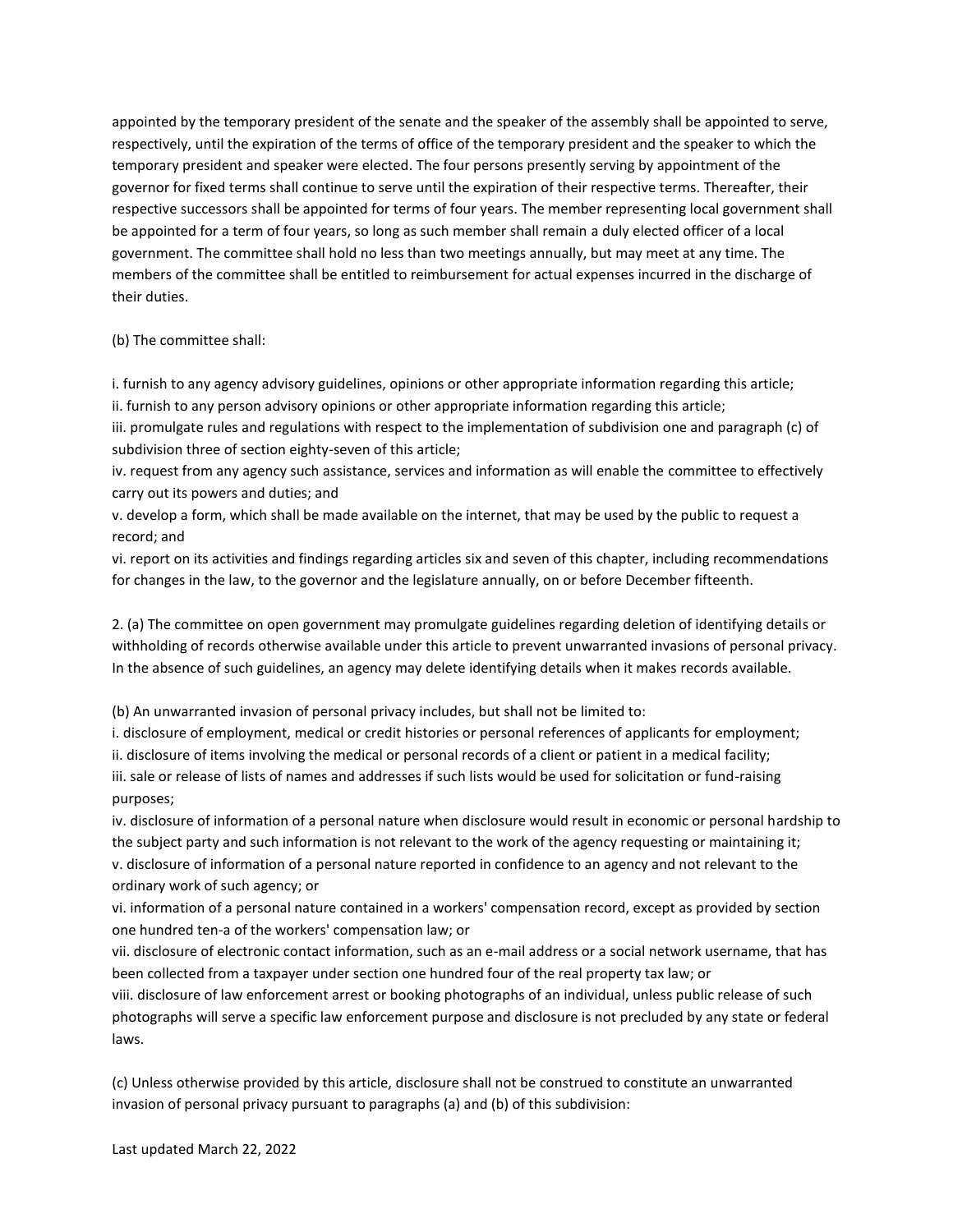i. when identifying details are deleted;

ii. when the person to whom a record pertains consents in writing to disclosure;

iii. when upon presenting reasonable proof of identity' a person seeks access to records pertaining to him or her; or

iv. when a record or group of records relates to the right, title or interest in real property, or relates to the inventory, status or characteristics of real property, in which case disclosure and providing copies of such record or group of records shall not be deemed an unwarranted invasion of personal privacy, provided that nothing herein shall be construed to authorize the disclosure of electronic contact information, such as an e-mail address or a social network username, that has been collected from a taxpayer under section one hundred four of the real property tax law".

2-a. Nothing in this article shall permit disclosure which constitutes an unwarranted invasion of personal privacy as defined in subdivision two of this section if such disclosure is prohibited under section ninety-six of this chapter.

2-b. For records that constitute law enforcement disciplinary records as defined in subdivision six of section eightysix of this article, a law enforcement agency shall redact the following information from such records prior to disclosing such records under this article:

(a) items involving the medical history of a person employed by a law enforcement agency as defined in section eighty-six of this article as a police officer, peace officer, or firefighter or firefighter/paramedic, not including records obtained during the course of an agency's investigation of such person's misconduct that are relevant to the disposition of such investigation;

(b) the home addresses, personal telephone numbers, personal cell phone numbers, personal email addresses of a person employed by a law enforcement agency as defined in section eighty-six of this article as a police officer, peace officer, or firefighter or firefighter/paramedic, or a family member of such a person, a complainant or any other person named in a law enforcement disciplinary record, except where required pursuant to article fourteen of the civil service law, or in accordance with subdivision four of section two hundred eight of the civil service law, or as otherwise required by law. This paragraph shall not prohibit other provisions of law regarding work-related, publicly available information such as title, salary, and dates of employment;

### (c) any social security numbers; or

(d) disclosure of the use of an employee assistance program, mental health service, or substance abuse assistance service by a person employed by a law enforcement agency as defined in section eighty-six of this article as a police officer, peace officer, or firefighter or firefighter/paramedic, unless such use is mandated by a law enforcement disciplinary proceeding that may otherwise be disclosed pursuant to this article.

2-c. For records that constitute "law enforcement disciplinary records" as defined in subdivision six of section eighty-six of this article, a law enforcement agency may redact records pertaining to technical infractions as defined in subdivision nine of section eighty-six of this article prior to disclosing such records under this article.

3. (a) Each entity subject to the provisions of this article, within five business days of the receipt of a written request for a record reasonably described, shall make such record available to the person requesting it, deny such request in writing or furnish a written acknowledgment of the receipt of such request and a statement of the approximate date, which shall be reasonable under the circumstances of the request, when such request will be granted or denied, including, where appropriate, a statement that access to the record will be determined in accordance with subdivision five of this section. An agency shall not deny a request on the basis that the request is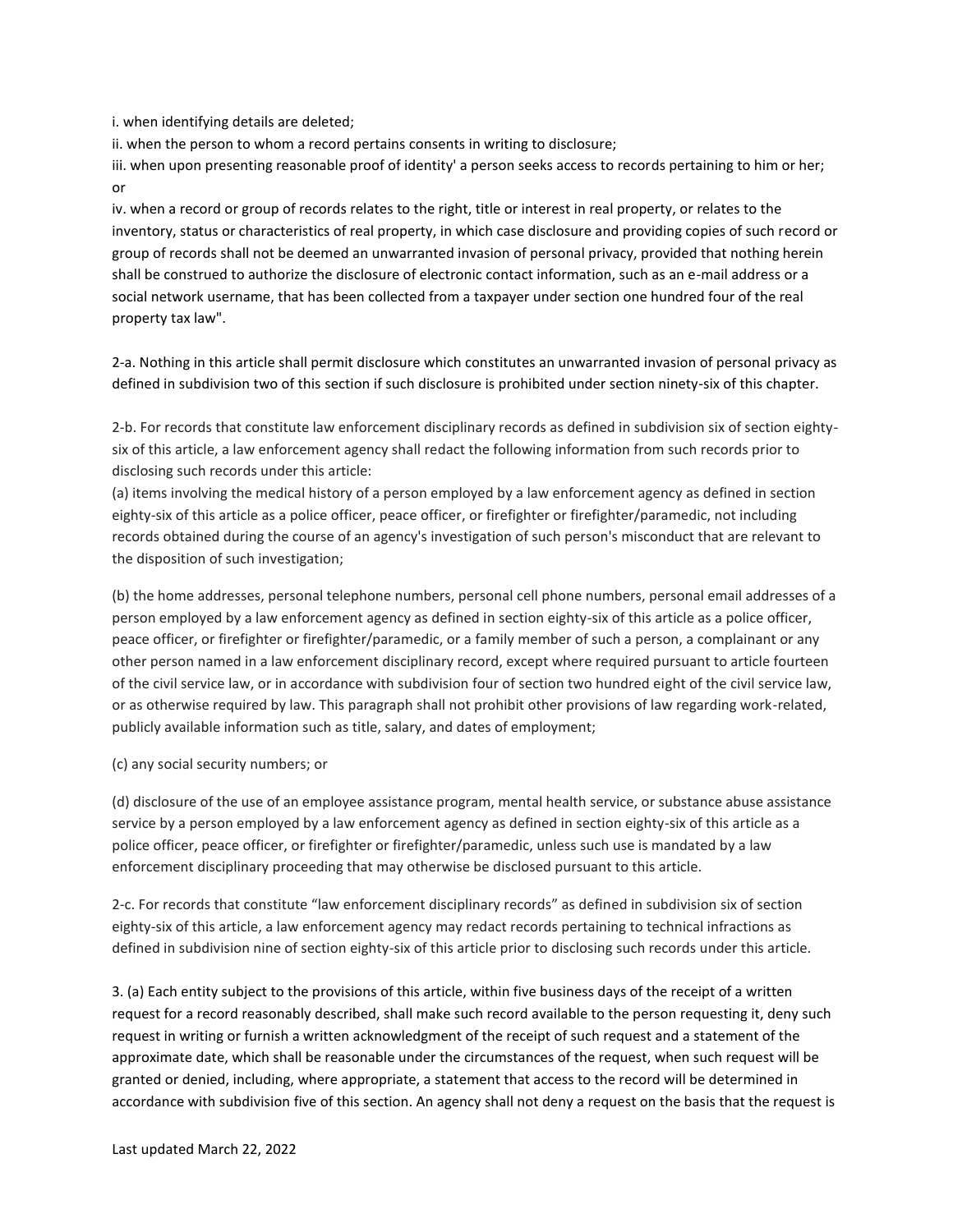voluminous or that locating or reviewing the requested records or providing the requested copies is burdensome because the agency lacks sufficient staffing or on any other basis if the agency may engage an outside professional service to provide copying, programming or other services required to provide the copy, the costs of which the agency may recover pursuant to paragraph (c) of subdivision one of section eighty-seven of this article. An agency may require a person requesting lists of names and addresses to provide a written certification that such person will not use such lists of names and addresses for solicitation or fund-raising purposes and will not sell, give or otherwise make available such lists of names and addresses to any other person for the purpose of allowing that person to use such lists of names and addresses for solicitation or fund-raising purposes. If an agency determines to grant a request in whole or in part, and if circumstances prevent disclosure to the person requesting the record or records within twenty business days from the date of the acknowledgement of the receipt of the request, the agency shall state, in writing, both the reason for the inability to grant the request within twenty business days and a date certain within a reasonable period, depending on the circumstances, when the request will be granted in whole or in part. Upon payment of, or offer to pay, the fee prescribed therefor, the entity shall provide a copy of such record and certify to the correctness of such copy if so requested, or as the case may be, shall certify that it does not have possession of such record or that such record cannot be found after diligent search. Nothing in this article shall be construed to require any entity to prepare any record not possessed or maintained by such entity except the records specified in subdivision three of section eighty-seven and subdivision three of section eightyeight of this article. When an agency has the ability to retrieve or extract a record or data maintained in a computer storage system with reasonable effort, it shall be required to do so. When doing so requires less employee time than engaging in manual retrieval or redactions from non-electronic records, the agency shall be required to retrieve or extract such record or data electronically. Any programming necessary to retrieve a record maintained in a computer storage system and to transfer that record to the medium requested by a person or to allow the transferred record to be read or printed shall not be deemed to be the preparation or creation of a new record.

(b) All entities shall, provided such entity has reasonable means available, accept requests for records submitted in the form of electronic mail and shall respond to such requests by electronic mail, using forms, to the extent practicable, consistent with the form or forms developed by the committee on open government pursuant to subdivision one of this section and provided that the written requests do not seek a response in some other form.

(c) Each state agency, as defined in subdivision five of this section, that maintains a website shall ensure its website provides for the online submission of a request for records pursuant to this article.

4. (a) Except as provided in subdivision five of this section, any person denied access to a record may within thirty days appeal in writing such denial to the head, chief executive or governing body of the entity, or the person therefor designated by such head, chief executive, or governing body, who shall within ten business days of the receipt of such appeal fully explain in writing to the person requesting the record the reasons for further denial, or provide access to the record sought. In addition, each agency shall immediately forward to the committee on open government a copy of such appeal when received by the agency and the ensuing determination thereon. Failure by an agency to conform to the provisions of subdivision three of this section shall constitute a denial.

(b) Except as provided in subdivision five of this section, a person denied access to a record in an appeal determination under the provisions of paragraph (a) of this subdivision may bring a proceeding for review of such denial pursuant to article seventy-eight of the civil practice law and rules. In the event that access to any record is denied pursuant to the provisions of subdivision two of section eighty-seven of this article, the agency involved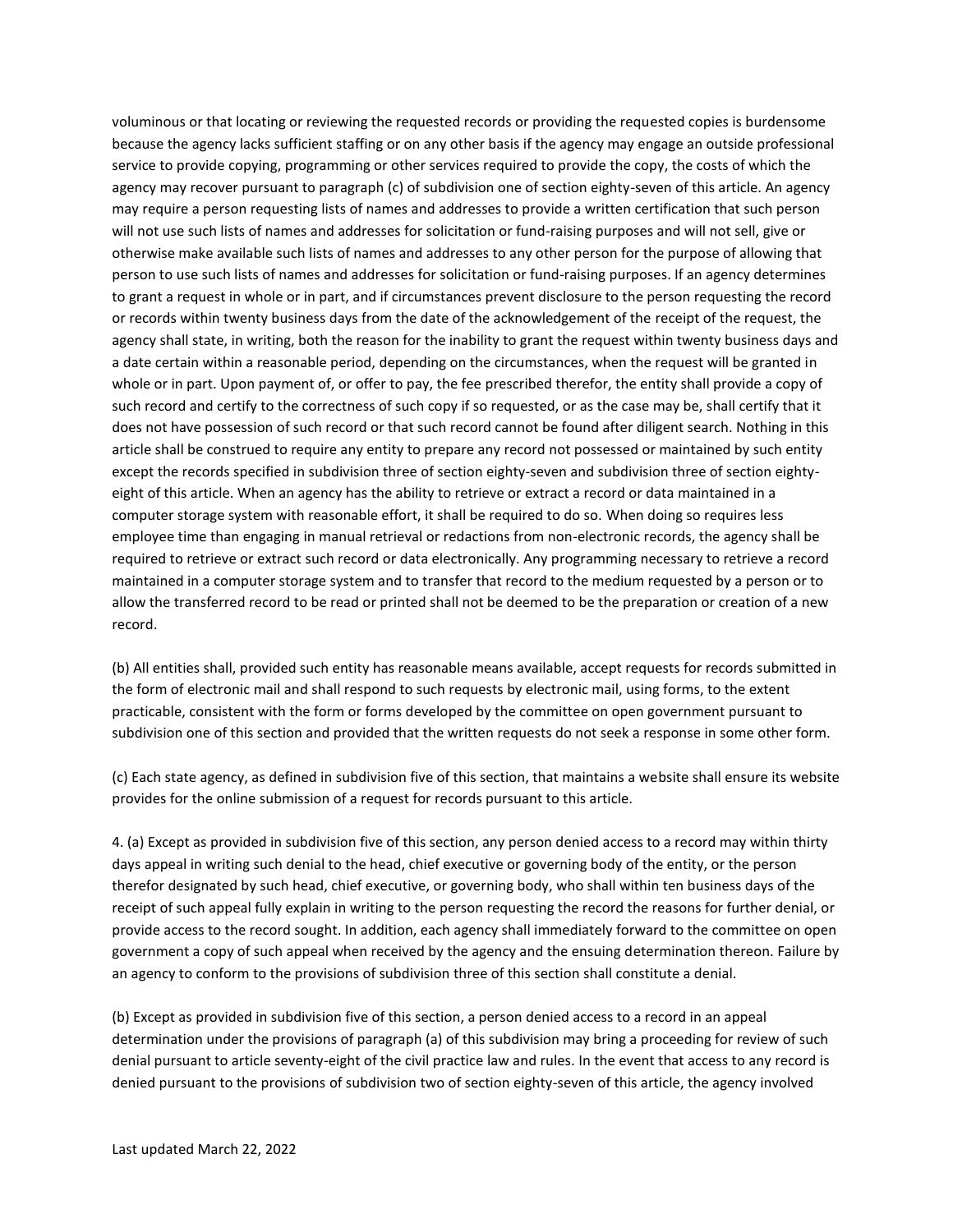shall have the burden of proving that such record falls within the provisions of such subdivision two. Failure by an agency to conform to the provisions of paragraph (a) of this subdivision shall constitute a denial.

(c) The court in such a proceeding:

(i) may assess, against such agency involved, reasonable attorney's fees and other litigation costs reasonably incurred by such person in any case under the provisions of this section in which such person has substantially prevailed, and when the agency failed to respond to a request or appeal within the statutory time; and (ii) shall assess, against such agency involved, reasonable attorney's fees and other litigation costs reasonably incurred by such person in any case under the provisions of this section in which such person has substantially

prevailed and the court finds that the agency had no reasonable basis for denying access.

(d)(i) Appeal to the appellate division of the supreme court must be made in accordance with subdivision (a) of section fifty-five hundred thirteen of the civil practice law and rules.

(ii) An appeal from an agency taken from an order of the court requiring disclosure of any or all records sought: (A) shall be given preference;

(B) shall be brought on for argument on such terms and conditions as the presiding justice may direct, upon application of any party to the proceeding; and

(C) shall be deemed abandoned if the agency fails to serve and file a record and brief within sixty days after the date of service upon the petitioner of the notice of appeal, unless consent to further extension is given by all parties, or

unless further extension is granted by the court upon such terms as may be just and upon good cause shown.

5. (a) (1) A person acting pursuant to law or regulation who, subsequent to the effective date of this subdivision, submits any information to any state agency may, at the time of submission, request that the agency except such information from disclosure under paragraph (d) of subdivision two of section eighty-seven of this article. Where the request itself contains information which if disclosed would defeat the purpose for which the exception is sought, such information shall also be excepted from disclosure.

(1-a) A person or entity who submits or otherwise makes available any records to any agency, may, at any time, identify those records or portions thereof that may contain critical infrastructure information, and request that the agency that maintains such records except such information from disclosure under subdivision two of section eighty-seven of this article. Where the request itself contains information which if disclosed would defeat the purpose for which the exception is sought, such information shall also be excepted from disclosure. (2) The request for an exception shall be in writing and state the reasons why the information should be excepted

from disclosure.

(3) Information submitted as provided in subparagraphs one and one-a of this paragraph shall be excepted from disclosure and be maintained apart by the agency from all other records until fifteen days after the entitlement to such exception has been finally determined or such further time as ordered by a court of competent jurisdiction.

(b) On the initiative of the agency at any time, or upon the request of any person for a record excepted from disclosure pursuant to this subdivision, the agency shall:

(1) inform the person who requested the exception of the agency's intention to determine whether such exception should be granted or continued;

(2) permit the person who requested the exception, within ten business days of receipt of notification from the agency, to submit a written statement of the necessity for the granting or continuation of such exception; (3) within seven business days of receipt of such written statement, or within seven business days of the expiration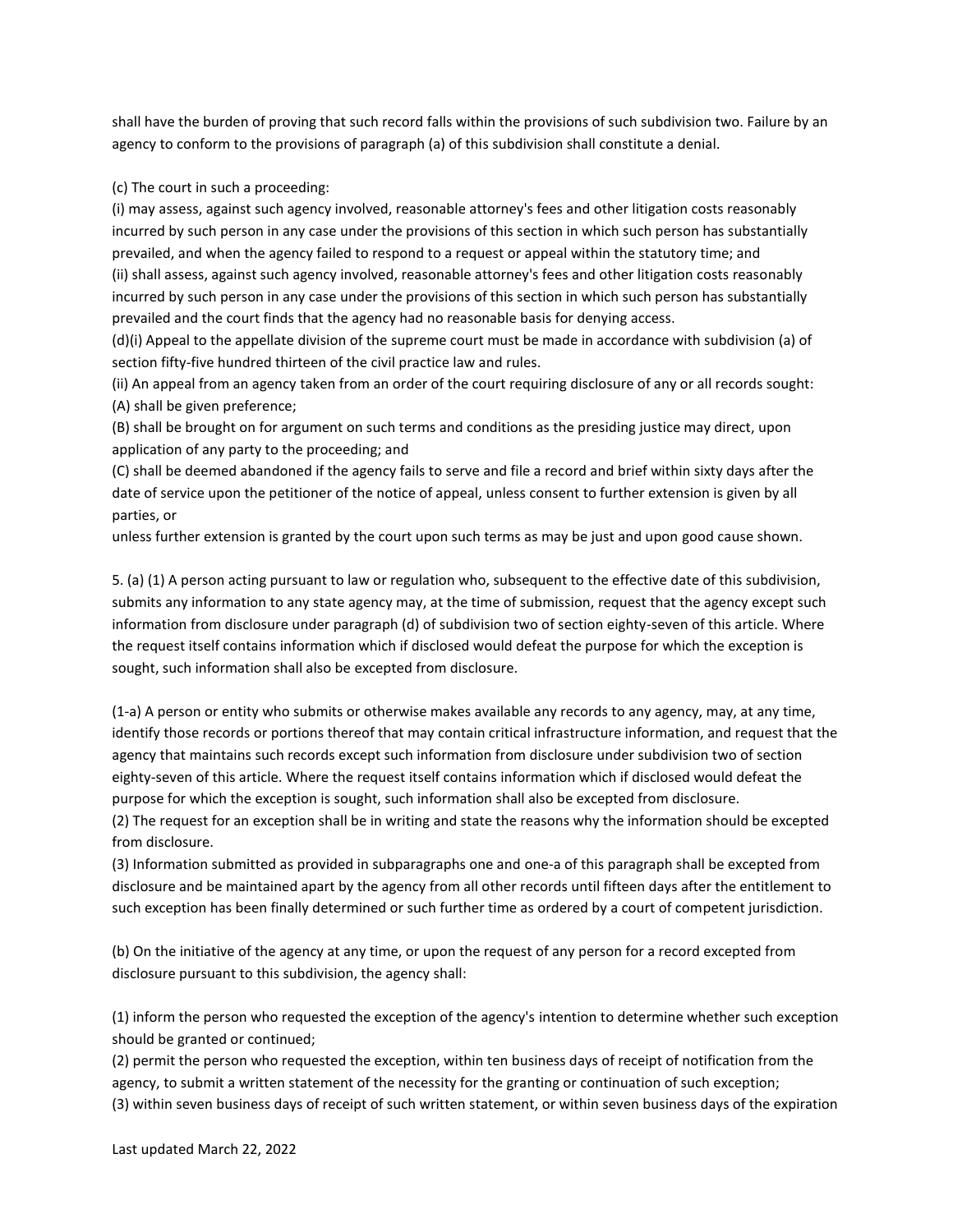of the period prescribed for submission of such statement, issue a written determination granting, continuing or terminating such exception and stating the reasons therefor; copies of such determination shall be served upon the person, if any, requesting the record, the person who requested the exception, and the committee on open government.

(c) A denial of an exception from disclosure under paragraph (b) of this subdivision may be appealed by the person submitting the information and a denial of access to the record may be appealed by the person requesting the record in accordance with this subdivision.

(1) Within seven business days of receipt of written notice denying the request, the person may file a written appeal from the determination of the agency with the head of the agency, the chief executive officer or governing body or their designated representatives.

(2) The appeal shall be determined within ten business days of the receipt of the appeal. Written notice of the determination shall be served upon the person, if any, requesting the record, the person who requested the exception and the committee on public access to records. The notice shall contain a statement of the reasons for the determination.

(d)(i) A proceeding to review an adverse determination pursuant to paragraph (c) of this subdivision may be commenced pursuant to article seventy-eight of the civil practice law and rules. Such proceeding, when brought by a person seeking an exception from disclosure pursuant to this subdivision, must be commenced within fifteen days of the service of the written notice containing the adverse determination provided for in subparagraph two of paragraph (c) of this subdivision. The proceeding shall be given preference and shall be brought on for argument on such terms and conditions as the presiding justice may direct, not to exceed forty-five days.

(ii) Appeal to the appellate division of the supreme court must be made in accordance with subdivision (a) of section

fifty-five hundred thirteen of the civil practice law and rules.

(iii) An appeal taken from an order of the court requiring disclosure:

(A) shall be given preference; and

(B) shall be brought on for argument on such terms and conditions as the presiding justice may direct, upon application by any party to the proceeding; and

(C) shall be deemed abandoned when the party requesting an exclusion from disclosure fails to serve and file a record and brief within sixty days after the date of the notice of appeal, unless consent of further extension is given by all parties, or unless further extension is granted by the court upon such terms as may be just and upon good cause shown.

(e) The person requesting an exception from disclosure pursuant to this subdivision shall in all proceedings have the burden of proving entitlement to the exception.

(f) Where the agency denies access to a record pursuant to paragraph (d) of subdivision two of section eightyseven of this article, the agency shall have the burden of proving that the record falls within the provisions of such exception.

(g) Nothing in this subdivision shall be construed to deny any person access, pursuant to the remaining provisions of this article, to any record or part excepted from disclosure upon the express written consent of the person who had requested the exception.

(h) As used in this subdivision the term "agency" or "state agency" means only a state department, board, bureau, division, council or office and any public corporation the majority of whose members are appointed by the governor.